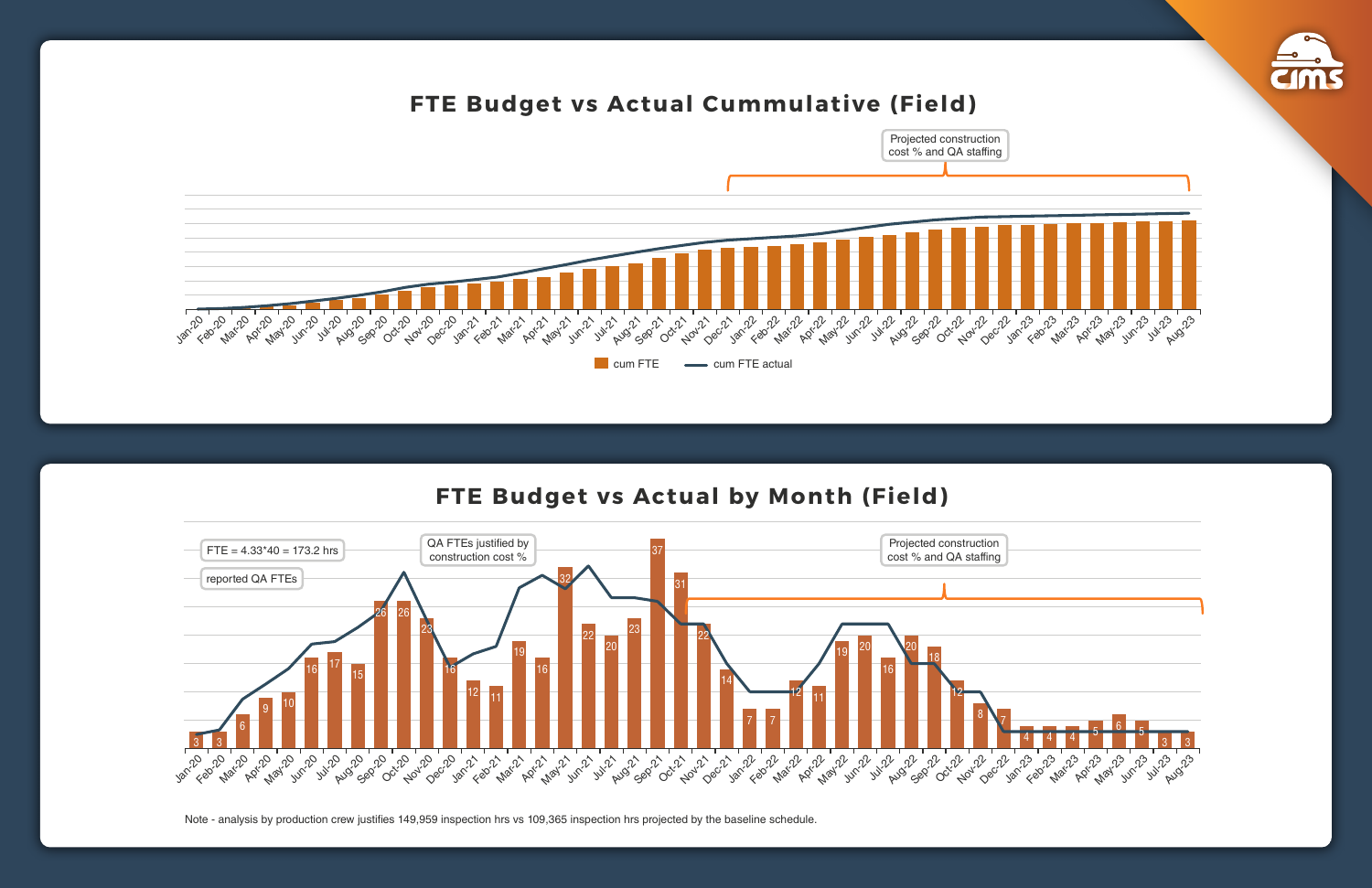| <b>Manual Exclusion List from Distribution</b> |                                    |                            |  |  |  |  |  |  |
|------------------------------------------------|------------------------------------|----------------------------|--|--|--|--|--|--|
| <b>Package Number</b>                          | <b>Package Name</b>                | <b>Days to Disposition</b> |  |  |  |  |  |  |
| CS0500 Rev 1                                   | QMP                                | 45                         |  |  |  |  |  |  |
| <b>CS001</b>                                   | <b>Baseline Schedule</b>           | 63                         |  |  |  |  |  |  |
| <b>CS002</b>                                   | <b>Schedule of Values</b>          | 62                         |  |  |  |  |  |  |
| <b>CS003</b>                                   | Site Specific Safety Plan          | 62                         |  |  |  |  |  |  |
| <b>CS008</b>                                   | <b>Traffic Management Plan</b>     | 62                         |  |  |  |  |  |  |
| <b>CS004</b>                                   | <b>Emergency Action Plan</b>       | 62                         |  |  |  |  |  |  |
| <b>CS005</b>                                   | <b>Emergency Response Tree</b>     | 62                         |  |  |  |  |  |  |
| <b>CS007</b>                                   | Environmental Protection Plan(EPP) | 62                         |  |  |  |  |  |  |
| CS0013                                         | Temp ATMS Fiber Plan               | 54                         |  |  |  |  |  |  |

### **Distribution of Days to Disposition**

**Submittals** | 1 std | | | 2 std | | | 3 std | | | Avg ●  $\bullet$  $\bullet$ -20.00 0.00 20.00 40.00 60.00





#### Total Submittal Actions





#### Breakdown of Open Submittals by Group



# Open Submittals

\*does not include duplicates

| Total Number of Submittals          |                           |          |
|-------------------------------------|---------------------------|----------|
| Number of Open Submittals per Group | <b>Quantity   Percent</b> |          |
| RE Review                           | 29                        | 50.88%   |
| Revisions                           | 25                        | 43.86%   |
| Router Group                        | 0                         | $0.00\%$ |
| Review Group                        | 3                         | 5.26%    |
| Total Submittals Open               | 57                        |          |

| <b>Filter Options</b>                            |            |  |  |  |  |  |  |  |  |
|--------------------------------------------------|------------|--|--|--|--|--|--|--|--|
| Date Start<br>1/1/2021<br>10/25/2021<br>Date End |            |  |  |  |  |  |  |  |  |
| ype                                              | Unfiltered |  |  |  |  |  |  |  |  |
| Subtype                                          | Unfiltered |  |  |  |  |  |  |  |  |

| <b>Total Submittal Actions</b>          |    | <b>Quantity Percent</b> |
|-----------------------------------------|----|-------------------------|
| <b>Resubmissions Throughout Project</b> | 20 | 25.32%                  |
| Rejected Submittals Throughout Project  |    | $0.00\%$                |
| <b>Approved Throughout Project</b>      | 59 | 74.68%                  |
| *includes all submittals                |    |                         |

| <b>Average Time to Review</b> | $11.5$ days |
|-------------------------------|-------------|
| Average Time to Resubmit      | 17.1 days   |

\*filters by submission date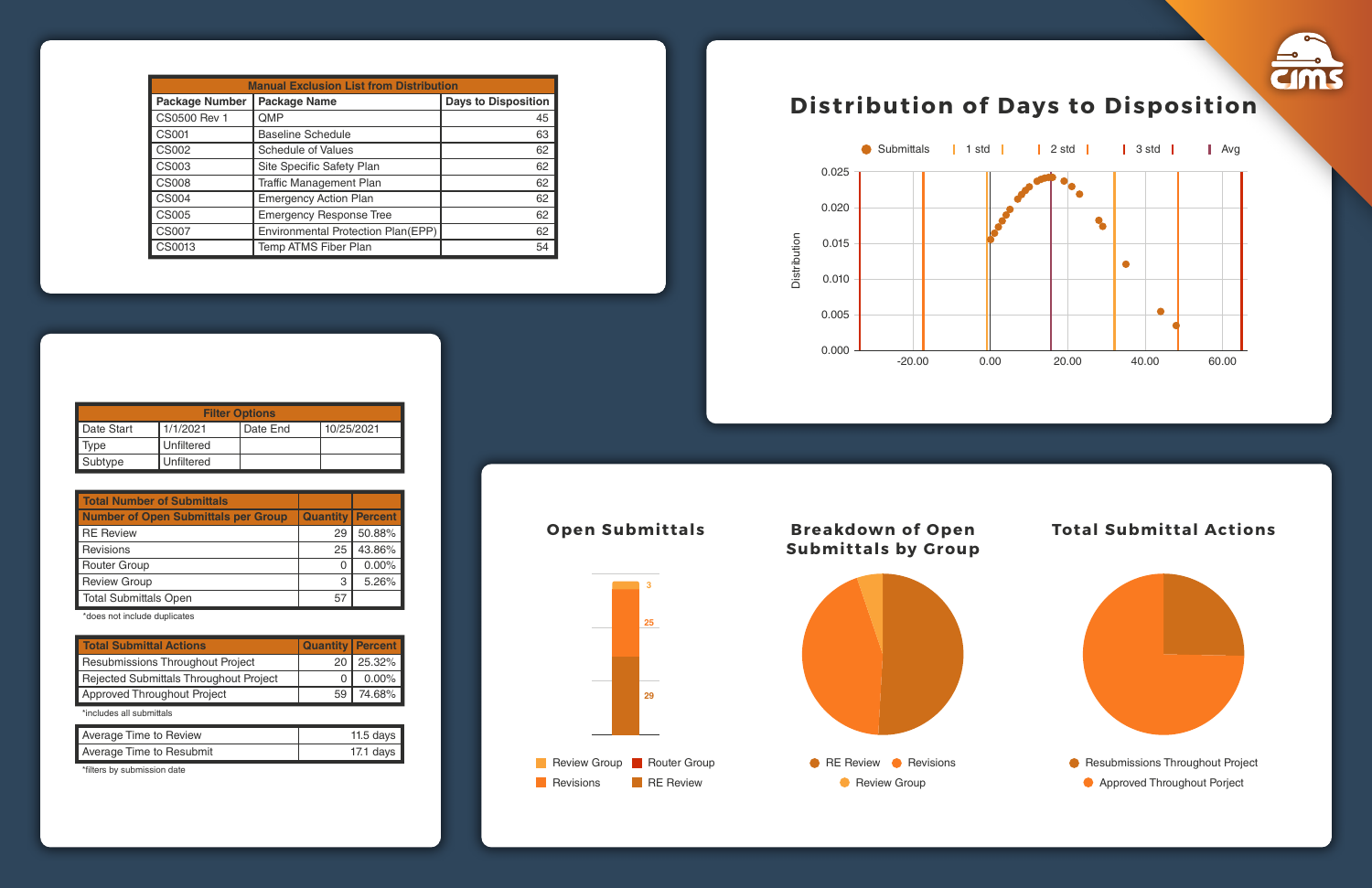



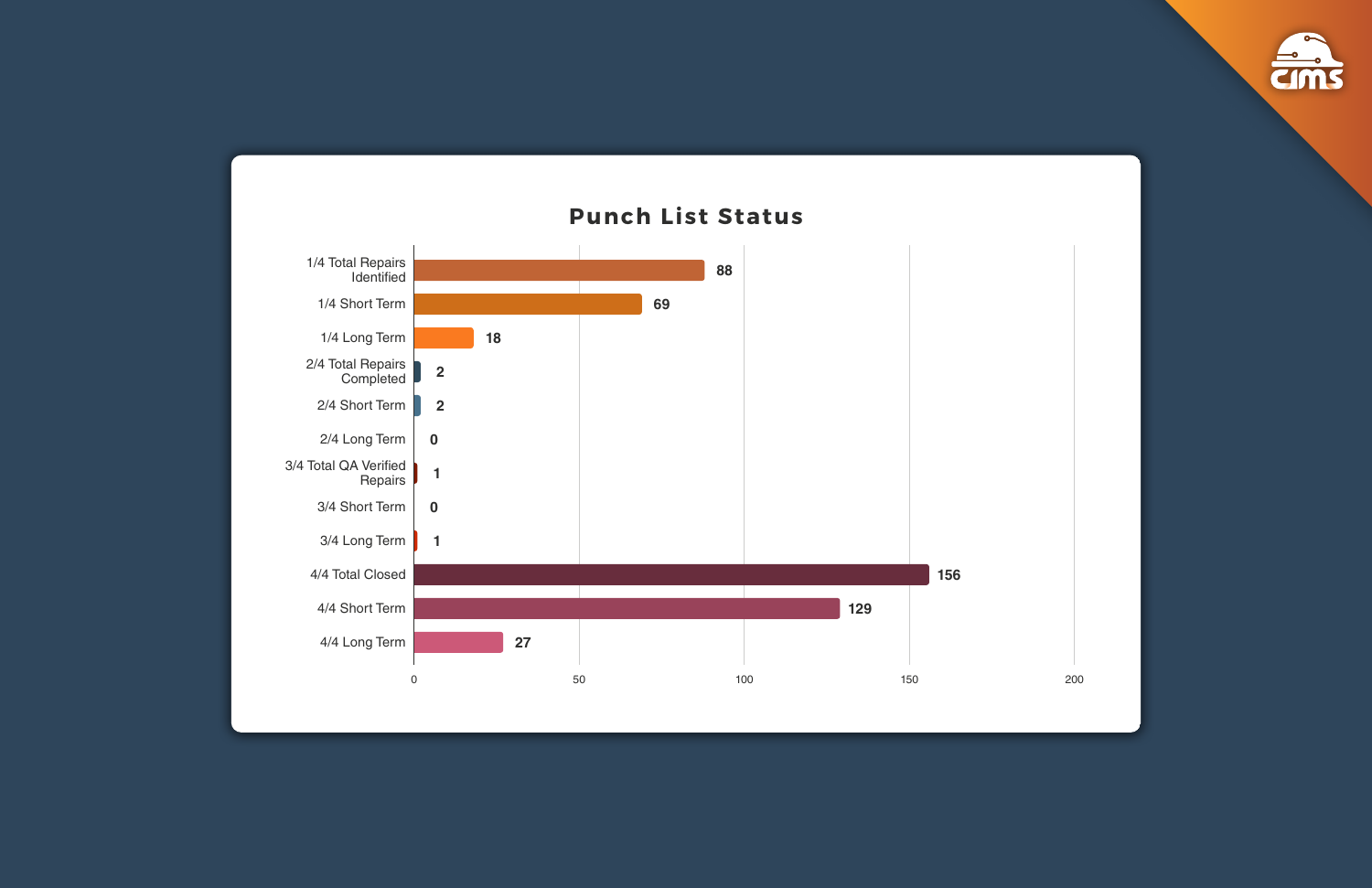



Short Term Open (<60 Days) Short Term Open (>60 Days) 6.2% 60.5%

#### Progress of All Submitted PL Items





#### Open PL Items Breakdown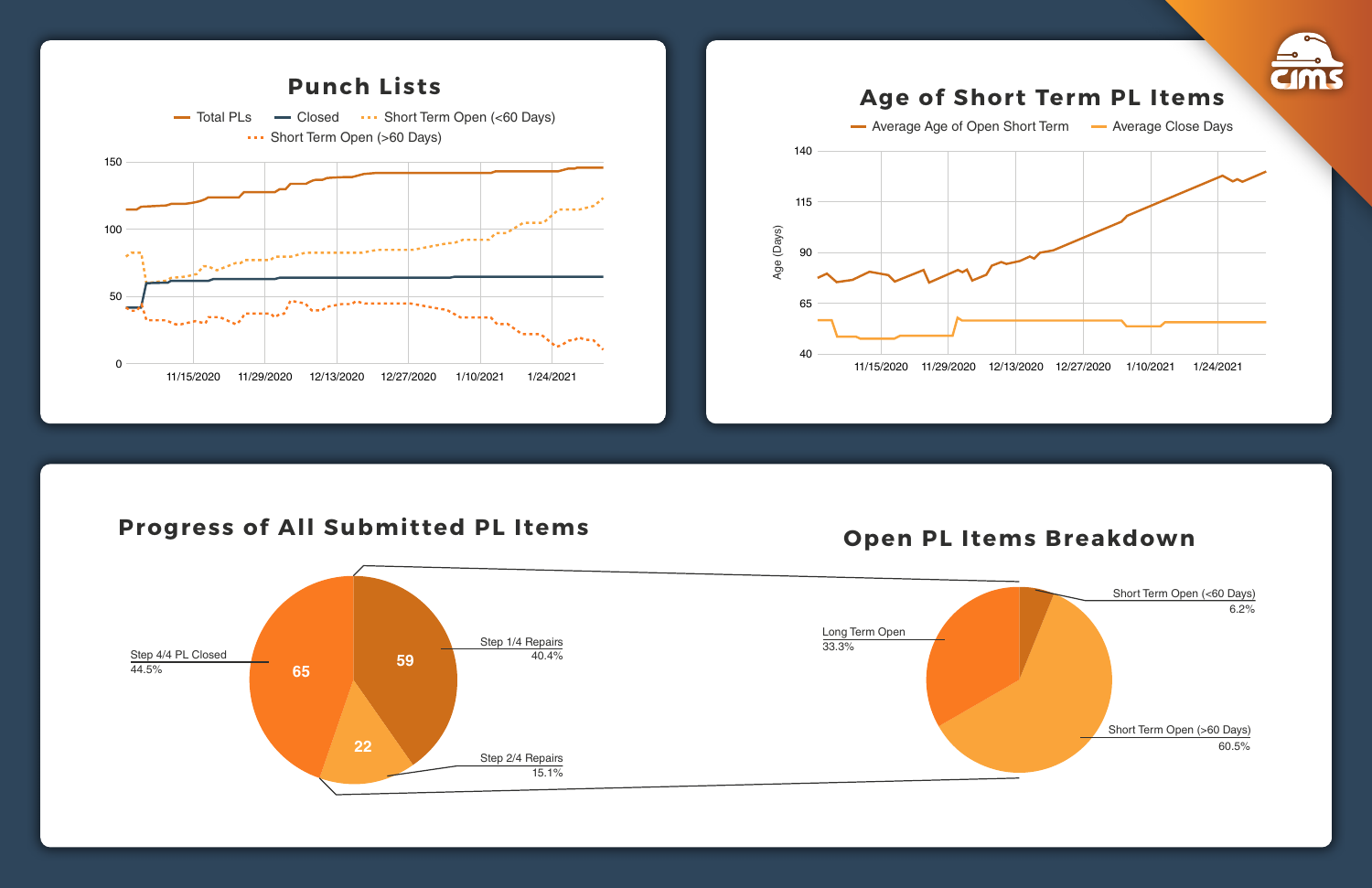| <b>Mix Designs</b>       |            |         |         |         |         |          |          |          |                      |            |       |
|--------------------------|------------|---------|---------|---------|---------|----------|----------|----------|----------------------|------------|-------|
| 101                      | 746527     | 5165206 | 5565206 | 8802552 | 9565206 | 55752061 | 322345W6 | 322351W6 | <b>AFT Grout Mix</b> | Cell-crete | H1001 |
|                          |            |         |         |         |         |          |          |          |                      |            |       |
| Start Placement<br>Date: | 07/01/2020 |         |         |         |         |          |          |          |                      |            |       |
| End Placement<br>Date:   | 11/15/2020 |         |         |         |         |          |          |          |                      |            |       |

### Average 28 Day Breaks by Date





#### Average Breaks by Age



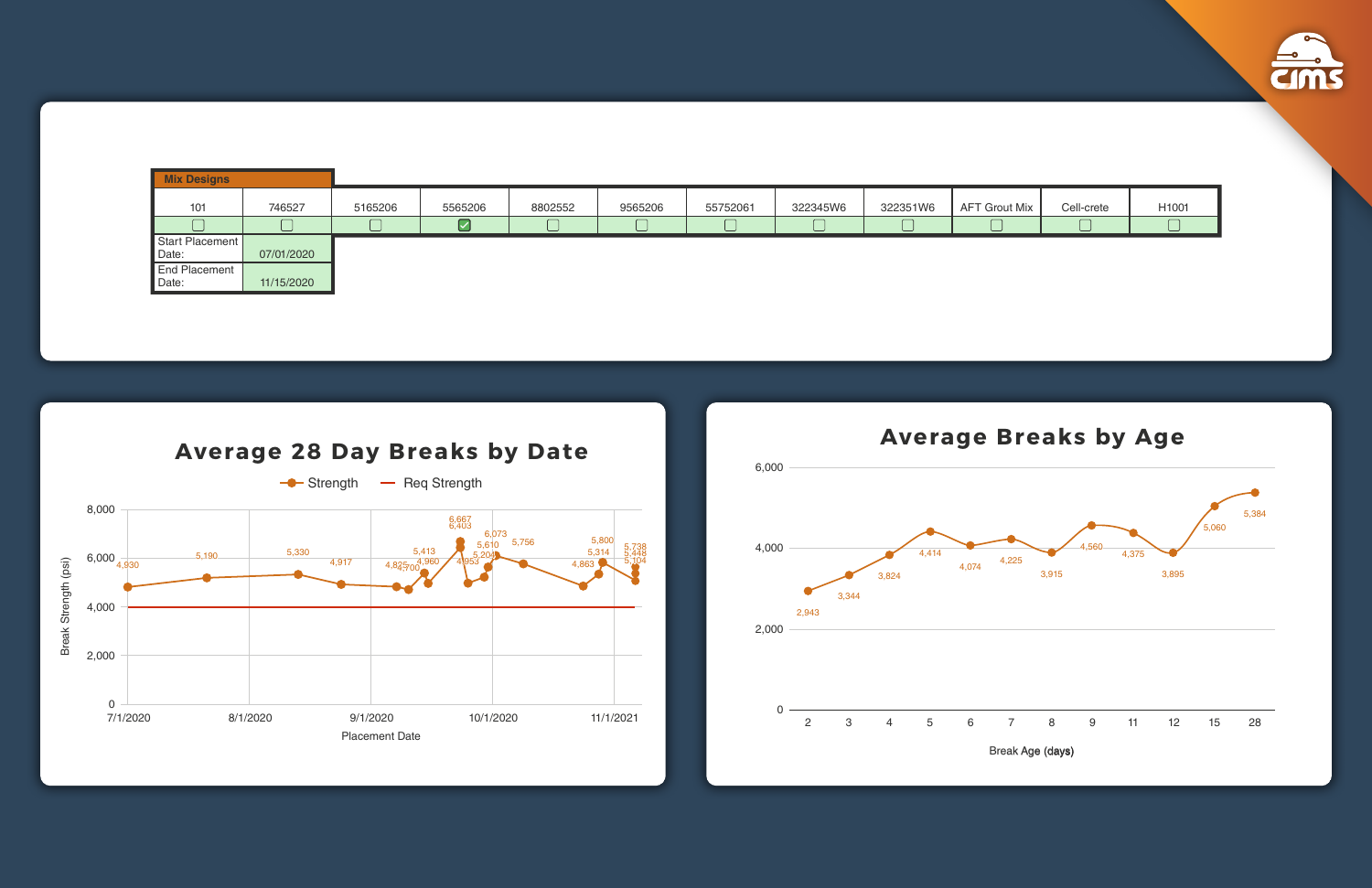# Control Points



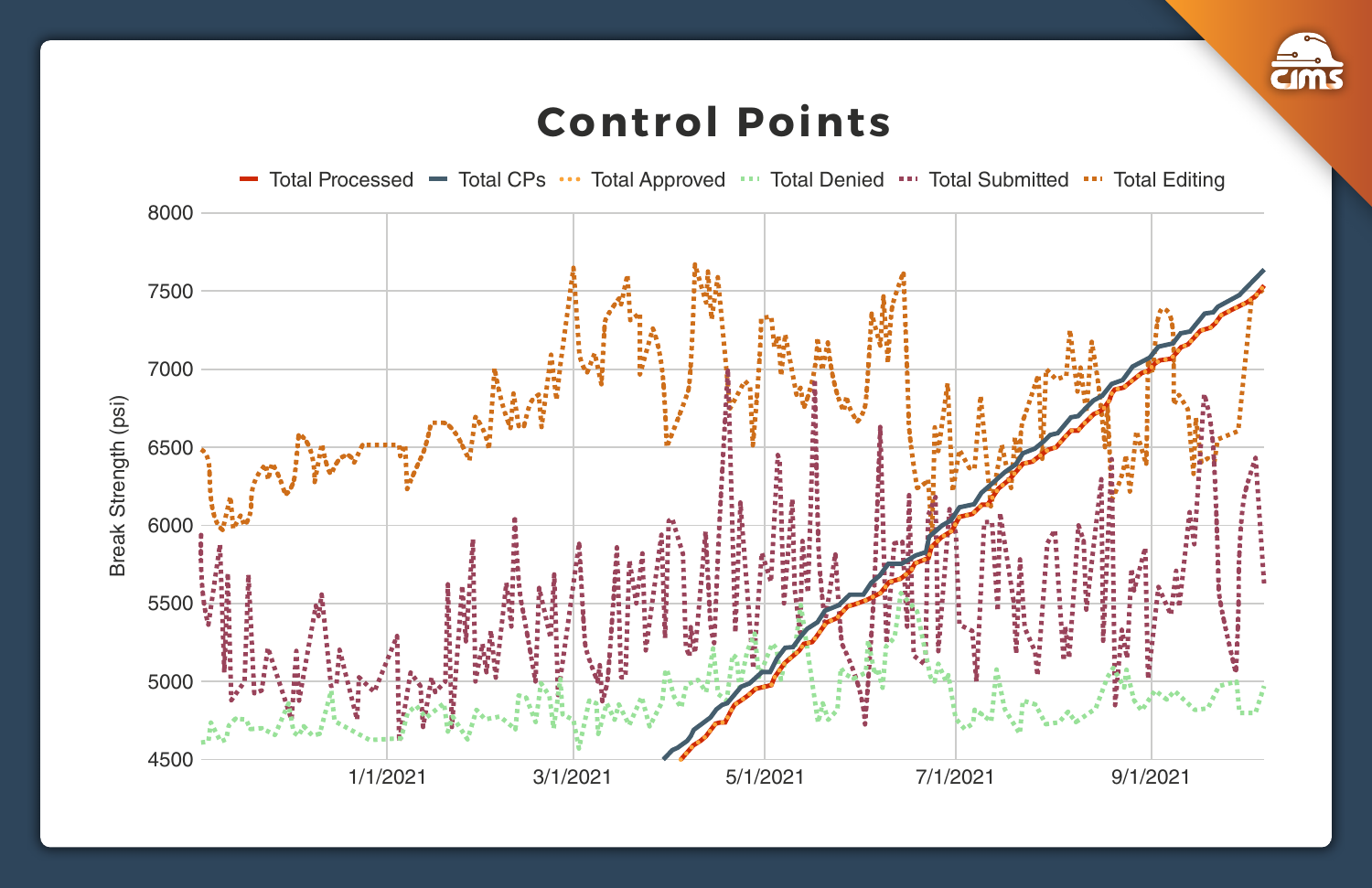|                                                                                        | <b>Start Date:</b><br><b>End Date:</b>                        | 7/1/2021<br>10/1/2021 |                 | ά (Level of Significance)<br>0.01                   |                   |                 |
|----------------------------------------------------------------------------------------|---------------------------------------------------------------|-----------------------|-----------------|-----------------------------------------------------|-------------------|-----------------|
| <b>Material Type</b>                                                                   | <b>F</b> Result                                               | <b>F</b> Critical     | <b>F</b> Actual | <b>T</b> Result                                     | <b>T</b> Critical | <b>T</b> Actual |
| Catch Basin/Manhole Backfill ~ Granite - Wells Pit / MSE Backfill                      | Pass, tests do not have different<br>variabilities            | 1.4585                | 1.4083          | Fail, reason to assume sample<br>means not equal    | 2.5878            | 5.3828          |
| Catch Basin/Manhole Backfill ~ Staker - South Weber Pit / Blended Floor Sand (14140)   | Fail, reason to believe tests have<br>different variabilities | 1.6338                | 2.3981          | Fail, reason to assume sample<br>means not equal    | 2.6649            | 4.3704          |
| Catch Basin/Manhole Foundation ~ Granite - Wells Pit / MSE Backfill                    | Pass, tests do not have different<br>variabilities            | 4.4281                | 1.0329          | Pass, no reason to assume sample<br>means not equal | 2.7787            | 1.7790          |
| Catch Basin/Manhole Foundation ~ Staker - South Weber Pit / Blended Floor Sand (14140) | Pass, tests do not have different<br>variabilities            | 5.4615                | 1.7890          | Pass, no reason to assume sample<br>means not equal | 2.7633            | 0.9012          |
| Embankment for Bridge ~ Granite - Wells pit / MSE Backfill                             | Pass, tests do not have different<br>variabilities            | 10.8824               | 1.6429          | Pass, no reason to assume sample<br>means not equal | 3.1693            | 0.3390          |
| Embankment Subgrade/Borrow ~ Native                                                    | Pass, tests do not have different<br>variabilities            | 1.6553                | 1.3039          | Pass, no reason to assume sample<br>means not equal | 2.5942            | 0.0097          |
| Embankment Subgrade/Borrow ~ Staker - McGuire Pit / 3" Minus (12602)                   | Pass, tests do not have different<br>variabilities            | 3.1515                | 2.2456          | Pass, no reason to assume sample<br>means not equal | 2.7012            | 1.6436          |
| Granular Borrow ~ Staker - McGuire Pit / State Spec Road Base (16402)                  | Pass, tests do not have different<br>variabilities            | 4.6809                | 1.7776          | Pass, no reason to assume sample<br>means not equal | 2.7787            | 0.4324          |
| Pipe Backfill 100ft ~ Staker - South Weber Pit / Blended Floor Sand (14140)            | Pass, tests do not have different<br>variabilities            | 2.7287                | 1.2468          | Fail, reason to assume sample<br>means not equal    | 2.6439            | 3.1988          |
| Pipe Backfill 40ft ~ Granite - Wells Pit / MSE Backfill                                | Fail, reason to believe tests have<br>different variabilities | 1.7518                | 36.5938         | Pass, no reason to assume sample<br>means not equal | 2.6575            | 1.1791          |
| Pipe Backfill 40ft ~ Staker - South Weber Pit / Blended Floor Sand (14140)             | Pass, tests do not have different<br>variabilities            | 1.9832                | 1.0829          | Pass, no reason to assume sample<br>means not equal | 2.5929            | 2.2342          |
| Pipe Bedding 40ft ~ Granite - Wells Pit / MSE Backfill                                 | Pass, tests do not have different<br>variabilities            | 5.0761                | 1.2272          | Pass, no reason to assume sample<br>means not equal | 2.8314            | 0.7794          |
| Pipe Bedding 40ft ~ Staker - South Weber Pit / Blended Floor Sand (14140)              | Pass, tests do not have different<br>variabilities            | 4.4755                | 1.8481          | Pass, no reason to assume sample<br>means not equal | 2.6589            | 2.2316          |
| Pipe Embankment 100ft ~ Native                                                         | Pass, tests do not have different<br>variabilities            | 1.5014                | 1.3471          | Fail, reason to assume sample<br>means not equal    | 2.5911            | 3.8113          |
| Pipe Embankment 40ft ~ Native                                                          | Fail, reason to believe tests have<br>different variabilities | 1.2701                | 1.5095          | Fail, reason to assume sample<br>means not equal    | 2.5856            | 5.1024          |
| Pipe Embankment 40ft ~ Staker - McGuire Pit / State Spec Road Base (16402)             | Pass, tests do not have different<br>variabilities            | 5.7547                | 2.4486          | Pass, no reason to assume sample<br>means not equal | 2.6512            | 1.5112          |
| Pipe Embankment 40ft ~ Staker - South Weber Pit / Blended Floor Sand (14140)           | Pass, tests do not have different<br>variabilities            | 4.4857                | 1.3645          | Pass, no reason to assume sample<br>means not equal | 2.7564            | 1.0171          |
| UTBC Type I ~ Granite - South Wells Aggregate Pit / 1.5" State Spec UTBC (2612)        | Pass, tests do not have different<br>variabilities            | 2.5626                | 1.2419          | Pass, no reason to assume sample<br>means not equal | 2.6275            | 0.3226          |